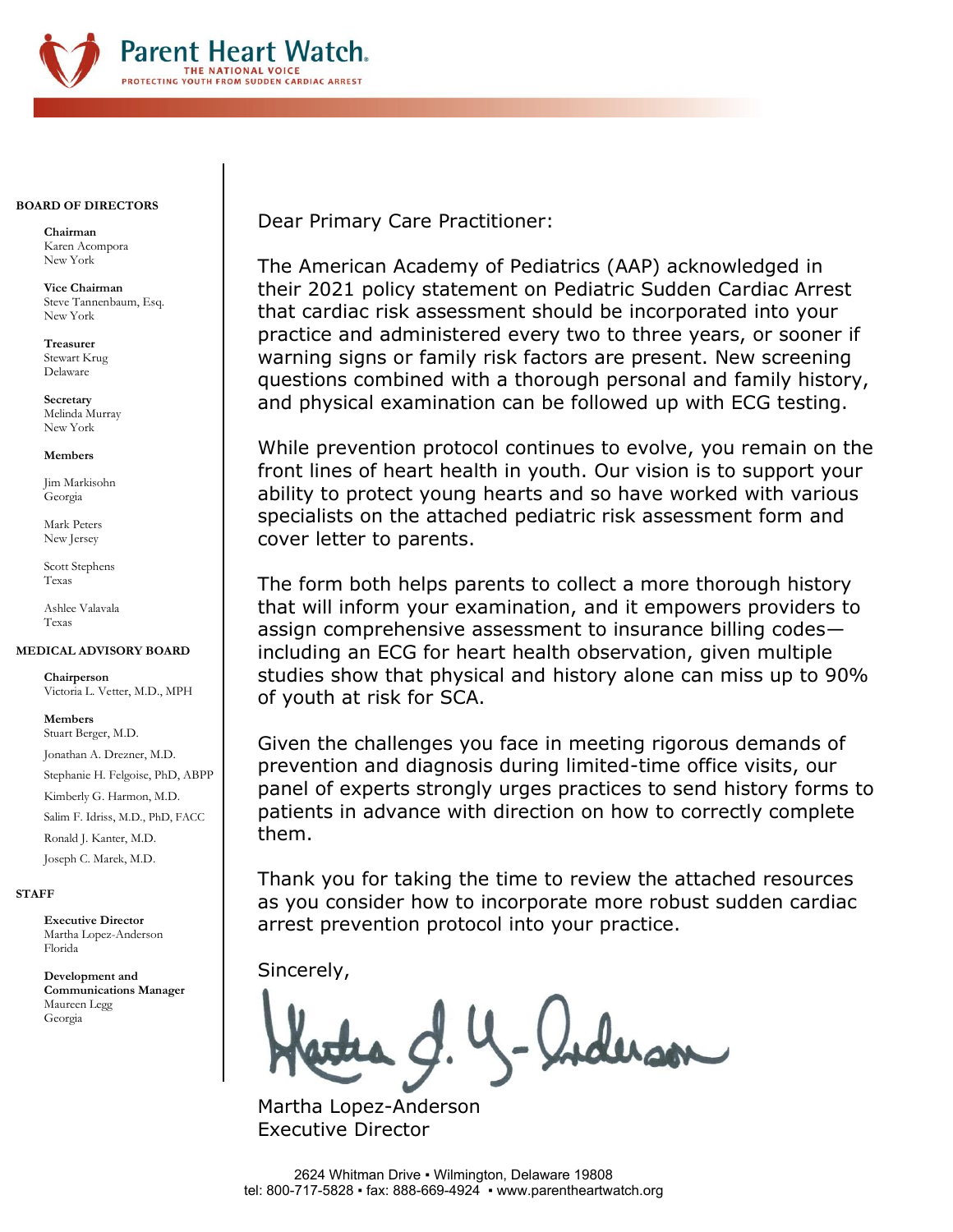

# **Understanding the Importance of a Youth Cardiac Risk Assessment**

As parents we complete many kinds of forms on behalf of our kids. But a youth cardiac risk assessment is really a group effort because the most important contributors of information will be your extended family and your child.

New guidelines for primary care providers recommend screening youth for heart conditions that could lead to sudden cardiac arrest (SCA) during well-child checkups and preparticipation physical evaluations or at least every three years and especially upon entry to middle/junior/high school. Parents and youth should familiarize themselves with the warning signs and risk factors discussed below and report them to their primary care provider (PCP), and should expect their PCP to conduct a thorough personal history, family history and physical exam, with follow-up diagnostic testing ordered to mitigate concern.

#### **Your Family History**

Given sudden cardiac arrest (SCA) is often confused with a heart attack or goes undiagnosed entirely, some families are unaware that a loved one who died from a heart condition under the age of 50, or who had an unexplained car accident or drowning, may actually have had a sudden cardiac arrest. It's important to consult with family members about blood relatives who died under these types of conditions. Furthermore, make a note of any living family members who have been treated for a heart condition – even if it was remedied. Some heart conditions are inherited so it's critical to document this family history.

## **Know the Potential Warning Signs of a Heart Condition**

Many parents are often unaware of potential signs of an undiagnosed heart condition.

- racing heart, palpitations or irregular heartbeat
- dizziness or lightheadedness
- fainting or seizure, especially during or right after exercise
- fainting repeatedly or with excitement or startle
- chest pain or discomfort with exercise
- excessive, unexpected fatigue during or after exercise
- excessive shortness of breath during exercise

We've all experienced these symptoms at one time or another. The key is knowing when these symptoms are repetitive, excessive or unusually timed, for example, a racing heart when you're at rest may be abnormal, but could be normal during activity. And remember: fainting is the #1 sign of a potential heart condition, so it's always advised to visit a doctor for a consultation if fainting occurs.

#### **Complete the Form with your Child**

Many heart conditions go undiagnosed because the child hasn't ever talked about a problem. Review each warning sign with your child and ask if they've ever experienced that feeling both at rest or when they're active.

The reality is that we live in a very competitive world, and kids are daily encouraged to rise to the challenge. Young people often don't tell adults if they experience symptoms or don't know that it is an abnormal symptom, and parents often urge their kids to play hard. Kids may be frightened, embarrassed or simply unaware that what they are feeling indicates a potentially fatal condition. Athletes (and often their parents) don't want to jeopardize their playing time, so they may also avoid telling parents or coaches in hope that the symptoms will "just go away" on their own. Or, they may think they're just out of shape and need to train harder. The goal is not to exclude kids from sports but to play safely. Kids shouldn't die doing what they love.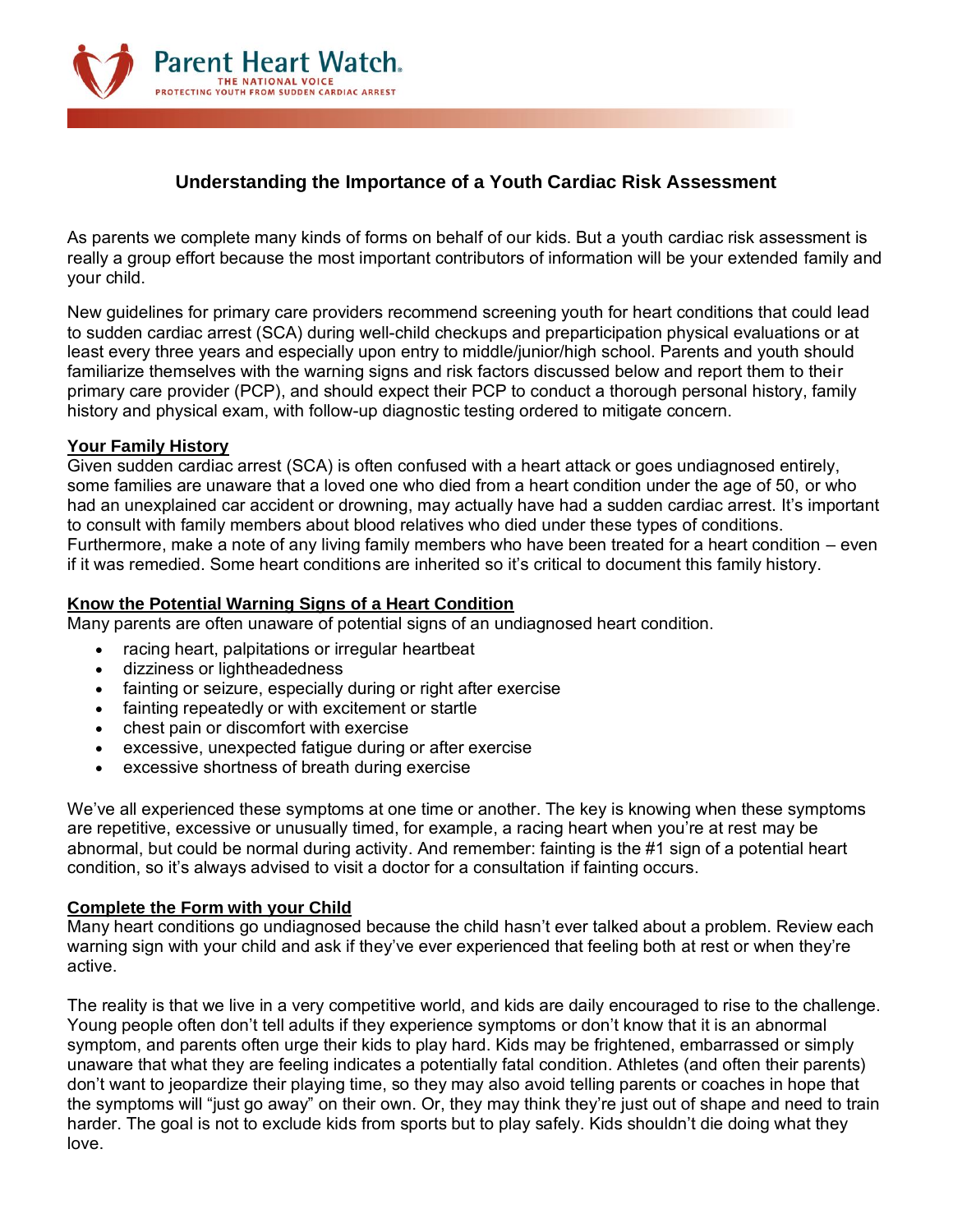External factors may also increase your child's risk factor. For example, "recreational" drugs or substances, such as cocaine, inhalants, diet pills, performance supplements or energy drinks are not heart friendly. Ask your child for an honest account of their use of these substances.

## **What to Do with a Completed Youth Cardiac Assessment Form**

Most importantly, if you answered "Yes" or "Unsure" to any questions, it's important to contact your child's doctor immediately. Review the areas of risk you've identified and discuss getting a heart screening or formal cardiac evaluation with a pediatric cardiologist. When ordered by your doctor, insurance often covers cardiac testing, however, your doctor does not have to order an EKG for you to get one and pay for it yourself. EKGs can be less than \$100, and there are often clinics or community organizations that provide them for no or low cost. Check the Parent Heart Watch website for heart screening programs by state.

If no risk factors were identified, you should still update and bring this form to your annual well-child checkup or your young athlete's pre-participation sports physical so it becomes part of their medical record. Because some conditions can develop as young hearts grow, it's important to do repeated assessments of your child's risk factors, so plan to review the assessment form annually.

Once you've talked with your doctor about any risk factors and test outcomes, communicate your child's heart history with the rest of your family so they can seek appropriate screening, as some heart conditions are hereditary.

## **What is a Heart Screening?**

A heart screening typically begins with a cardiologists review of your child's heart history, then an electrocardiogram (EKG or ECG) and could later include an echocardiogram (ECHO), and in some cases stress testing and additional cardiac imaging, such as CT scans or cardiovascular magnetic resonance imaging (cMRI). These tests are quick, painless and noninvasive.

Parent Heart Watch supports interpreting screening data according to the International Criteria for ECG Interpretation for appropriately aged youth.

## **If Your Child Is Cleared**

This is good news! But to be on the safe side, it's important to remember that conditions can change as young hearts grow. That's why international guidelines recommend a screening every two years before age 25—or sooner if your child begins to exhibit any symptoms or warning signs.

Remember that knowledge of heart disease is evolving, so the definition of normal and abnormal can also change over time.

## **If Your Child Is Diagnosed With A Heart Condition**

Your doctor will fully inform you of the recommended treatment plans, which could include taking medication, making lifestyle modifications to reduce risk (which sometimes means refraining from competitive sports), surgery to correct the issue, or implantable devices that monitor your heart rhythm.

It's important to share your child's treatment plan with school administration, school nurses, coaches or any other leaders of youth programs your child participates in. As a youth caregiver, they must be aware so they can help monitor your child's condition and take appropriate action in case of a cardiac emergency.

Parent Heart Watch is a community of parents who understand the importance of sudden cardiac arrest prevention. We have a variety of resources that can assist you. For more information, please visit [www.ParentHeartWatch.org.](http://www.parentheartwatch.org/)

## **Information for Your Doctor**

To streamline the administrative process of conducting this part of a well-child check-up or pre-participation sports exam, the attached form notes ICD-10 codes your doctor can use for billing purposes.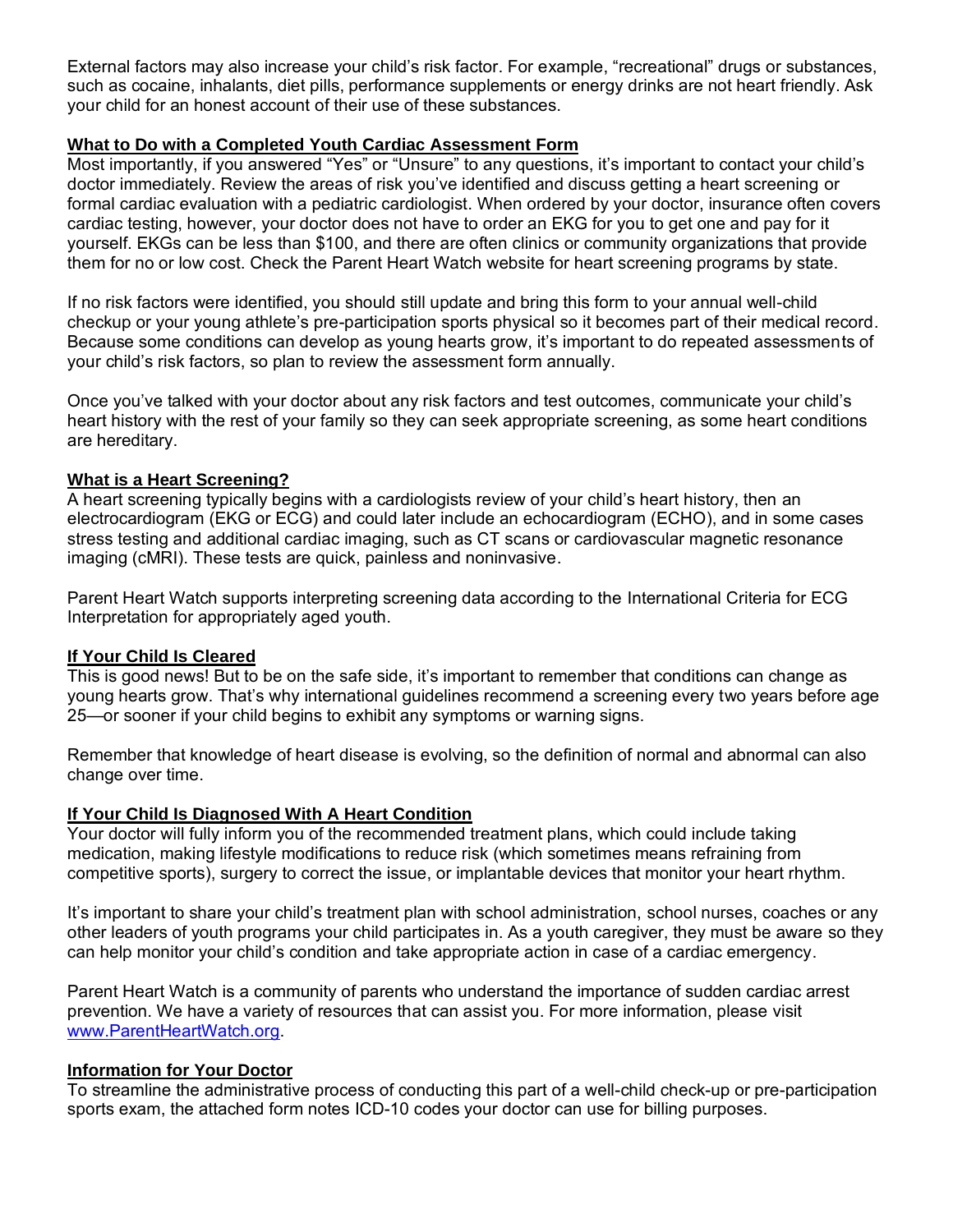

# **Cardiac Risk Assessment**

Complete this form periodically during well child visits including neonatal, preschool, before and during middle school, before and during high school, before college and every few years through adulthood. If you answer **YES** or **UNSURE** to any questions, contact your health provider.

 $Name:$ 

Age & Date:\_\_\_\_\_\_\_\_\_\_\_\_\_\_\_\_\_\_\_\_\_\_\_\_\_\_\_\_\_\_\_\_\_\_\_\_\_\_\_\_\_\_\_\_\_\_\_\_\_\_\_\_\_\_\_\_\_\_\_\_\_\_\_\_\_\_\_\_\_\_\_\_\_\_\_\_\_\_\_

| <b>INDIVIDUAL HISTORY</b>                                                                                                                                        |                                             | (Office Use Only)                         |
|------------------------------------------------------------------------------------------------------------------------------------------------------------------|---------------------------------------------|-------------------------------------------|
| Has this person fainted or passed out DURING exercise, emotion or startle?                                                                                       | $\Box$ Yes $\Box$ No $\Box$ Unsure          | <b>R55</b>                                |
| Has this person fainted or passed out AFTER exercise?                                                                                                            | $\Box$ Yes $\Box$ No $\Box$ Unsure          | <b>R55</b>                                |
| Has this person had extreme fatigue associated with exercise (different from peers)?                                                                             | $\Box$ Yes $\Box$ No $\Box$ Unsure          | F53.83                                    |
| Has this person ever had unusual or extreme shortness of breath during exercise?                                                                                 | $\Box$ Yes $\Box$ No $\Box$ Unsure          | R06.02                                    |
| Has this person ever had discomfort, pain or pressure in chest during exercise?                                                                                  | $\Box$ Yes $\Box$ No $\Box$ Unsure          | R07.9                                     |
| Has this person ever complained of a racing heart or "skipping beats"?                                                                                           | $\Box$ Yes $\Box$ No $\Box$ Unsure          | R00.0                                     |
| Has a doctor ever told this person they have:<br>$\Box$ high blood pressure $\Box$ high cholesterol $\Box$ heart murmur $\Box$ heart infection                   |                                             | Z86.79<br>I10; E78.0; R01.1; I33.0; I51.4 |
| Has a doctor ever ordered a test for this person's heart?                                                                                                        |                                             |                                           |
| Has this person ever been diagnosed with an unexplained seizure disorder? If yes, when?                                                                          | $\Box$ Yes $\Box$ No $\Box$ Unsure          | R56.9                                     |
| Has this person ever been diagnosed with an unexplained seizure disorder or exercise-induced asthma? □ Yes □ No □ Unsure                                         |                                             | J45.990                                   |
| Has this person ever been diagnosed with any form of heart/cardiovascular disease?                                                                               |                                             |                                           |
| If yes, when and what was the diagnosis?                                                                                                                         | $\Box$ Yes $\Box$ No $\Box$ Unsure          | Z86.79                                    |
| Is this person adopted, or was an egg or sperm donor used for conception?                                                                                        | $\Box$ Yes $\Box$ No $\Box$ Unsure          | Z86.79                                    |
| FAMILY HISTORY (think of parents, siblings, grandparents, aunts/uncles, cousins)                                                                                 |                                             |                                           |
|                                                                                                                                                                  |                                             |                                           |
| Are there any family members who had a sudden, unexpected or unexplained death before age 50?<br>(including SIDS, car accident, drowning, passing away in sleep) | $\Box$ Yes $\Box$ No $\Box$ Unsure          | Z82.41; Z84.82                            |
| Are there any family members who died suddenly of "heart problems" before age 50?                                                                                | $\Box$ Yes $\Box$ No $\Box$ Unsure          | Z84.49; Z84.81                            |
| Are there any family members who have had unexplained fainting or seizures?                                                                                      | $\Box$ Yes $\Box$ No $\Box$ Unsure          | Z82.49                                    |
| Are there any family members who are disabled due to "heart problems" under the age of 50?                                                                       | $\Box$ Yes $\Box$ No $\Box$ Unsure          |                                           |
| Are there any relatives with these conditions:                                                                                                                   |                                             |                                           |
| Hypertrophic cardiomyopathy (HCM)                                                                                                                                | $\Box$ Yes $\Box$ No $\Box$ Unsure          | 142.2                                     |
| Dialated cardiomyopathy (DCM)                                                                                                                                    | $\Box$ Yes $\Box$ No $\Box$ Unsure          | 142.0                                     |
| Arrhythmogenic right ventricular cardiomyopathy (ARVC)                                                                                                           | $\Box$ Yes $\Box$ No $\Box$ Unsure          | Z84.81                                    |
| Long QT syndrome (LQTS)                                                                                                                                          | $\Box$ Yes $\Box$ No $\Box$ Unsure          | Z84.81                                    |
| Short QT syndrome                                                                                                                                                | $\Box$ Yes $\Box$ No $\Box$ Unsure          | 145.81 or Z84.81                          |
| Brugada syndrome                                                                                                                                                 | $\Box$ Yes $\Box$ No $\Box$ Unsure          | 149.8 or Z84.81                           |
| Catecholaminergic ventricular tachycardia                                                                                                                        | $\Box$ Yes $\Box$ No $\Box$ Unsure          | 147.2 or Z84.81                           |
| Coronory artery atherosclerotic disease (heart attack, age 50 or younger)                                                                                        | $\Box$ Yes $\Box$ No $\Box$ Unsure          | P29.81; I46.9; Z82.49                     |
| Aortic rupture or Marfan syndrome                                                                                                                                | $\Box$ Yes $\Box$ No $\Box$ Unsure          | I71.8; Q87.40; Z82.79                     |
| Ehlers-Danlos syndrome                                                                                                                                           | $\square$ Yes $\square$ No $\square$ Unsure | Q79.6                                     |
| Primary pulmonary hypertension                                                                                                                                   | $\Box$ Yes $\Box$ No $\Box$ Unsure          | 127.0                                     |
| FH of deafness                                                                                                                                                   | $\Box$ Yes $\Box$ No $\Box$ Unsure          | Z82.2                                     |
| Pacemaker or implanted cardiac defibrillator (if yes, who and at what age was it implanted?)                                                                     | $\Box$ Yes $\Box$ No $\Box$ Unsure          | Z95.0; Z82.49                             |
| Has anyone in the family had genetic testing for heart disease?                                                                                                  | $\Box$ Yes $\Box$ No $\Box$ Unsure          | Z84.81; Z82.49                            |
| Which one? Was a gene mutation found?                                                                                                                            | $\Box$ Yes $\Box$ No $\Box$ Unsure          |                                           |
| Explain more about any "yes" answers:                                                                                                                            |                                             |                                           |
|                                                                                                                                                                  |                                             |                                           |
| FOR OFFICE USE Physical Exam from Physician should include:                                                                                                      |                                             |                                           |
| Evaluation for heart murmur in both supine and standing position and during valsalva                                                                             | $\Box$ Normal $\Box$ Abnormal               | R01.1; Z03.89                             |
| Femoral pulse                                                                                                                                                    | $\Box$ Normal $\Box$ Abnormal               | R03.0                                     |
| Brachial artery blood pressure—taken in both arms                                                                                                                | $\Box$ Normal $\Box$ Abnormal               | 110                                       |
| Evaluation for Marfan syndrome stigmata                                                                                                                          | $\Box$ Normal $\Box$ Abnormal               | Q87.40                                    |

*CPT Codes for ECG: Global 93000 • Technical Component 93005 • Professional Component 93010 • ICD-10-CM Codes: Z13.6 with above codes or Z03.89 alone as primary code-heart disease observation*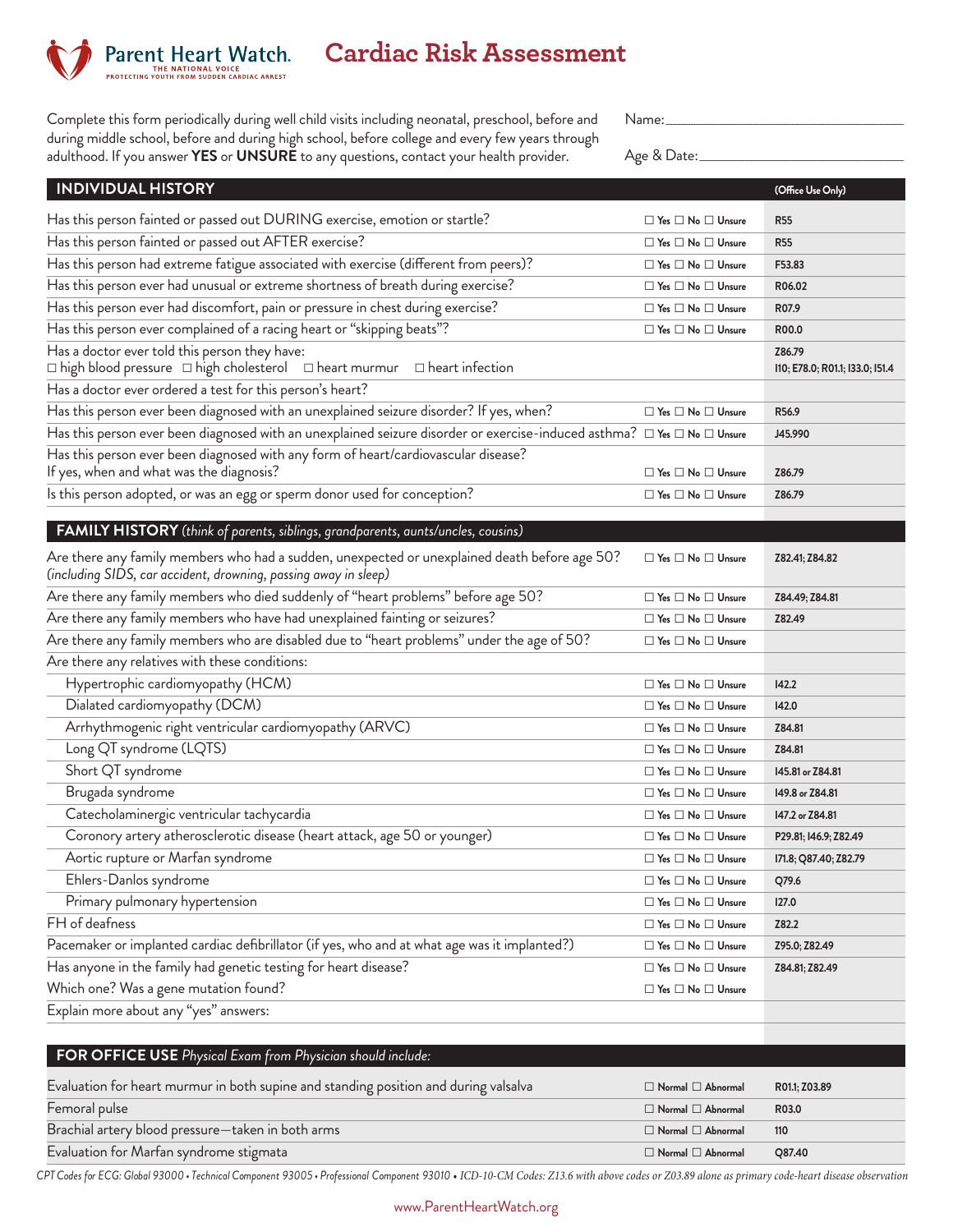

# **Comprensión de la importancia de la evaluación del riesgo cardíaco pediátrico**

Como padres de familia, llenamos muchos tipos de formularios en nombre de nuestros hijos. Pero una evaluación de riesgo cardíaco pediátrico se hace en grupo, porque quienes darán la información más importante serán su familia extendida y su mismo hijo(a).

#### **Antecedentes familiares**

Ya que el Paro Cardíaco Repentino (PCR) muchas veces no se diagnostica en absoluto o se confunde con un ataque cardíaco, algunas familias no saben que su ser querido que murió por una complicación cardíaca antes de los 50 años, que tuvo un accidente automovilístico o que se ahogó, para lo cual hubo explicación, en realidad pudo haber sufrido un Paro Cardíaco Repentino. Es importante platicar con sus familiares sobre los parientes de sangre que murieron en este tipo de situaciones. Además, tome nota de los familiares vivos que hayan sido tratados por una afección cardíaca, incluso si se remedió. Algunas afecciones cardíacas se heredan, por esto, es muy importante documentar los antecedentes de salud familiares, incluyendo a los abuelos, tíos, primos, padres y hermanos, hombres y mujeres.

#### **Conozca las posibles señales de advertencia de una afección cardíaca**

Con frecuencia, muchos padres desconocen las posibles señales de una afección cardíaca no diagnosticada. Todos hemos experimentado estos síntomas en alguna ocasión. La clave es saber cuándo estos síntomas son repetitivos, excesivos o suceden cuando no deberían, por ejemplo, cuando el corazón se acelera cuando está en reposo. Y recuerde: el desmayo es la señal número uno de una posible afección cardíaca, por lo que siempre se recomienda consultar con un médico. Señales de advertencia:

- corazón acelerado, palpitaciones o latidos cardíacos irregulares
- mareos o aturdimiento
- desmayos o convulsiones, especialmente durante o inmediatamente después de hacer ejercicio
- desmayos repetidos o con excitación o sobresalto
- dolor o molestias en el pecho al hacer ejercicio
- fatiga excesiva e inesperada durante o después de hacer ejercicio
- excesiva falta de aire durante el ejercicio

#### **Llene el formulario junto con su hijo(a)**

Muchas afecciones cardíacas no se diagnostican porque el(la) niño(a) nunca ha dicho que tiene un problema. Repase cada una de las señales de advertencia con su hijo(a) y pregúntele si alguna vez ha sentido eso tanto en reposo como cuando está activo(a).

La realidad es que vivimos en un mundo muy competitivo y a diario se anima a los niños a dar más de sí. Es poco común que los menores les digan a los adultos si tienen síntomas, y los padres muchas veces animan a sus hijos a que jueguen con ganas. Los niños pueden estar asustados, avergonzados o simplemente no darse cuenta de que lo que sienten indica una condición potencialmente fatal. Los atletas (y con frecuencia sus padres) no quieren poner en peligro su tiempo de juego, por lo que también pueden evitar decírselo a sus padres o entrenadores con la esperanza de que los síntomas "simplemente desaparecerán" por sí solos. También pueden pensar que están fuera de forma y necesitan entrenar más duro. El objetivo no es excluir a los niños de los deportes, sino jugar de forma segura. Los niños no deberían morir haciendo lo que les gusta.

Los factores externos también pueden aumentar el factor de riesgo de su hijo(a). Por ejemplo, las drogas "recreativas", como la cocaína, inhalantes, pastillas para adelgazar, suplementos para el rendimiento o tomar muchas bebidas energéticas no son buenas para el corazón. Pídale a su hijo(a) que hable con sinceridad sobre su uso de estas sustancias.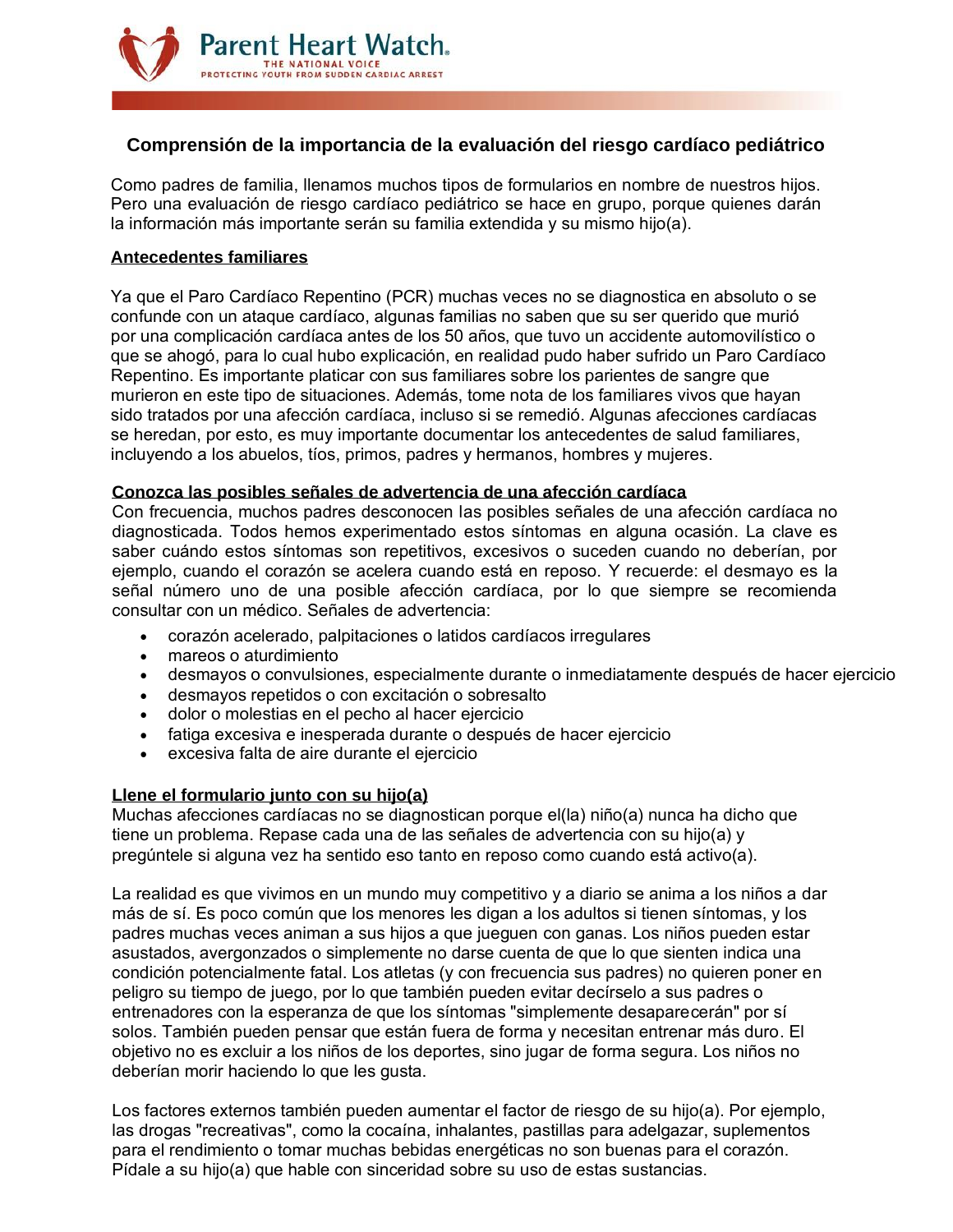## **Qué hacer con un formulario de evaluación cardíaca pediátrica lleno**

Lo más importante es que si respondió alguna pregunta con un "Sí" o "Hay duda", es importante que se comunique de inmediato con el médico de su hijo(a). Platique de las áreas de riesgo que ha identificado y de la posibilidad de que se le haga una prueba de detección al / a la joven. Cuando el médico lo solicita, es común que el seguro cubra las pruebas de detección; pero si el seguro no las cubre, es importante que mande hacer la prueba por su cuenta. Los electrocardiogramas (EKG o ECG) pueden costar menos de 100 dólares y, a menudo, hay clínicas u organizaciones comunitarias que los ofrecen a bajo costo o sin costo alguno. Visite el sitio web de Parent Heart Watch para ver los programas de pruebas de detección por estado.

Si no se identificaron factores de riesgo, debe actualizar y llevar este formulario al chequeo anual de niño sano o al examen físico deportivo previo a la participación de su joven atleta. Debido a que algunas afecciones pueden desarrollarse a medida que crecen los corazones jóvenes, es importante realizar varias evaluaciones de los factores de riesgo de su hijo(a).

Una vez que haya hablado con su médico sobre los factores de riesgo y los resultados de las pruebas, comunique los antecedentes cardíacos de su hijo(a) al resto de su familia para que ellos mismos puedan buscar las pruebas de detección adecuadas para ellos, ya que algunas afecciones cardíacas son hereditarias.

#### **¿Qué es una prueba de detección cardíaca?**

Una prueba de detección cardíaca generalmente comienza con una revisión que hace el cardiólogo del historial cardíaco de su hijo(a), después, un electrocardiograma (EKG o ECG) y luego, tal vez, un ecocardiograma (ECHO). En algunos casos, se hacen pruebas de esfuerzo y otras imágenes del corazón, como tomografías computarizadas o imágenes por resonancia magnética cardiovasculares (cMRI). Todas estas pruebas son rápidas, no causan dolor ni son invasivas (no usan agujas).

Parent Heart Watch promueve la interpretación de los datos de las pruebas de detección de acuerdo con el Criterio de Seattle, un sistema de medición que evalúa los corazones jóvenes de manera diferente a los corazones adultos.

## **Si su hijo(a) pasa bien la prueba de detección**

¡Es una buena noticia! Pero para estar seguro, es importante recordar que las condiciones pueden cambiar a medida que los corazones jóvenes crecen. Es por lo que las pautas internacionales recomiendan una prueba de detección cada dos años antes de los 25 años, o antes si su hijo(a) comienza a presentar síntomas o señales de advertencia.

Recuerde que el conocimiento de las enfermedades cardíacas está evolucionando, por lo que la definición de normal y anormal también puede cambiar con el tiempo.

#### **Si a su hijo(a) se le diagnostica una afección cardíaca**

Su médico le informará completamente de los planes de tratamiento recomendados que podrían incluir tomar medicamentos, hacer cambios en el estilo de vida para reducir el riesgo (lo que a veces significa dejar de hacer deportes competitivos), cirugía para corregir el problema o dispositivos implantables que monitorean el ritmo cardíaco.

Es importante compartir el plan de tratamiento de su hijo(a) con el personal de la dirección de la escuela, los entrenadores o cualquier otro líder del programa juvenil en el que participa su hijo(a). Como ellos cuidan a su hijo(a), deben estar enterados para poder monitorearlo(a).

Parent Heart Watch es una comunidad de padres que comprende la importancia de prevenir un Paro Cardíaco Repentino. Contamos con una variedad de recursos de ayuda. Para obtener más información, visite [www.ParentHeartWatch.org.](http://www.parentheartwatch.org/)